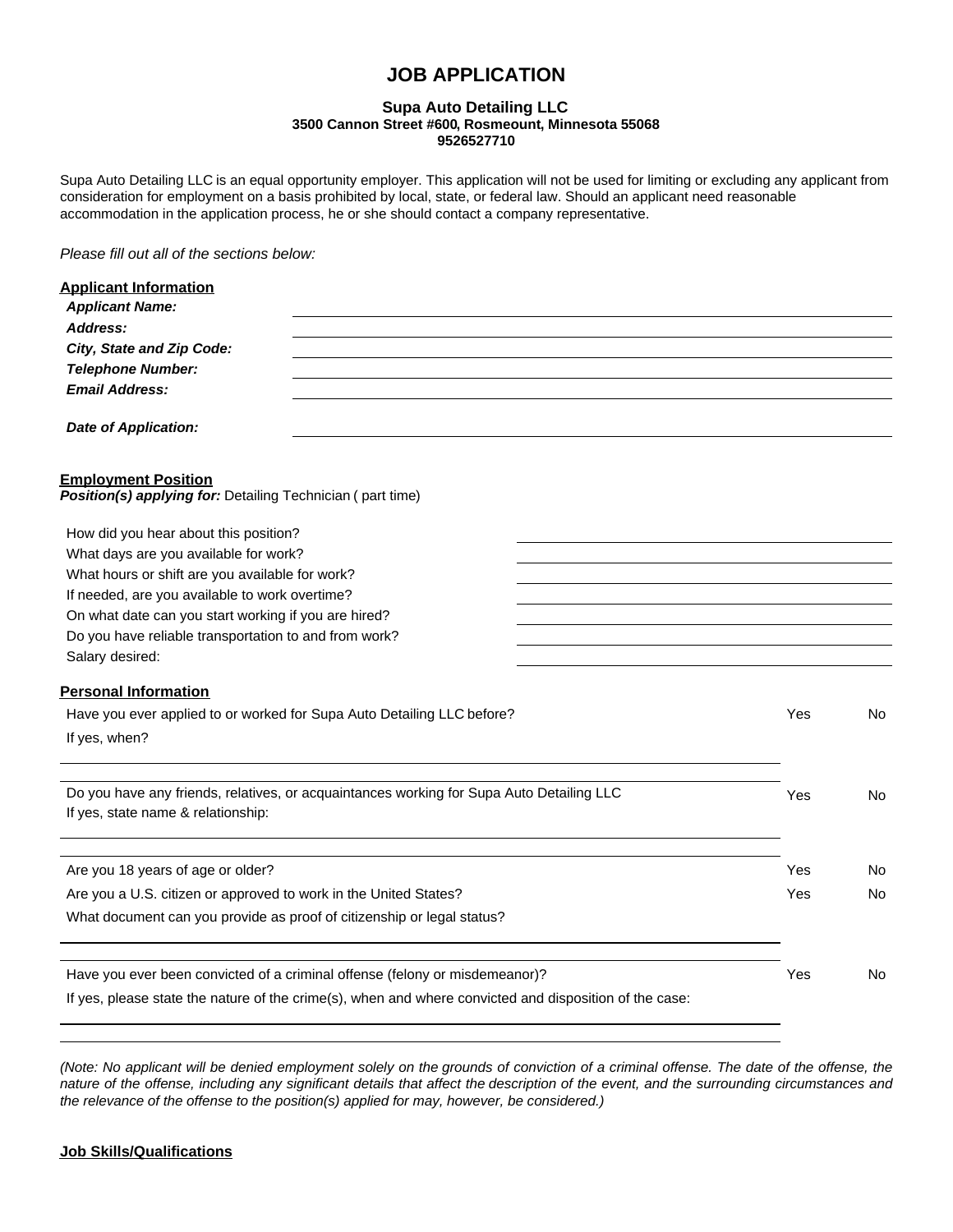Please list below the skills and qualifications you possess for the position for which you are applying:

 $\overline{\phantom{a}}$ 

*(Note: Supa Auto Detailing LLC complies with the ADA and considers reasonable accommodation measures that may be necessary for eligible applicants/employees to perform essential functions. )*

## **Education and Training**

#### **High School**

|                                               |                        | Degree Earned  |
|-----------------------------------------------|------------------------|----------------|
|                                               |                        |                |
|                                               |                        |                |
| Location (City, State)                        | Year Graduated         | Degree Earned  |
|                                               |                        |                |
| <b>Vocational School/Specialized Training</b> |                        |                |
| Location (City, State)                        | <b>Year Graduated</b>  | Degree Earned  |
|                                               |                        |                |
|                                               |                        |                |
|                                               | Location (City, State) | Year Graduated |

#### **Military:**

Are you a member of the Armed Services?

What branch of the military did you enlist?

What was your military rank when discharged?

How many years did you serve in the military?

What military skills do you possess that would be an asset for this position?

| <u>Previous Employment</u><br><b>Employer Name:</b> |  |
|-----------------------------------------------------|--|
| Job Title:                                          |  |
| Supervisor Name:                                    |  |
| Employer Address:                                   |  |
| City, State and Zip Code:                           |  |
| Employer Telephone:                                 |  |
| Dates Employed:                                     |  |
| Reason for leaving:                                 |  |
|                                                     |  |
| <b>Employer Name:</b>                               |  |
| Job Title:                                          |  |
| Supervisor Name:                                    |  |
| Employer Address:                                   |  |
| City, State and Zip Code:                           |  |
| Employer Telephone:                                 |  |
| Dates Employed:                                     |  |
| Reason for leaving:                                 |  |
| <b>Employer Name:</b>                               |  |
| Job Title:                                          |  |
| Supervisor Name:                                    |  |
| Employer Address:                                   |  |
| City, State and Zip Code:                           |  |
| Employer Telephone:                                 |  |
| Dates Employed:                                     |  |
| Reason for leaving:                                 |  |
|                                                     |  |